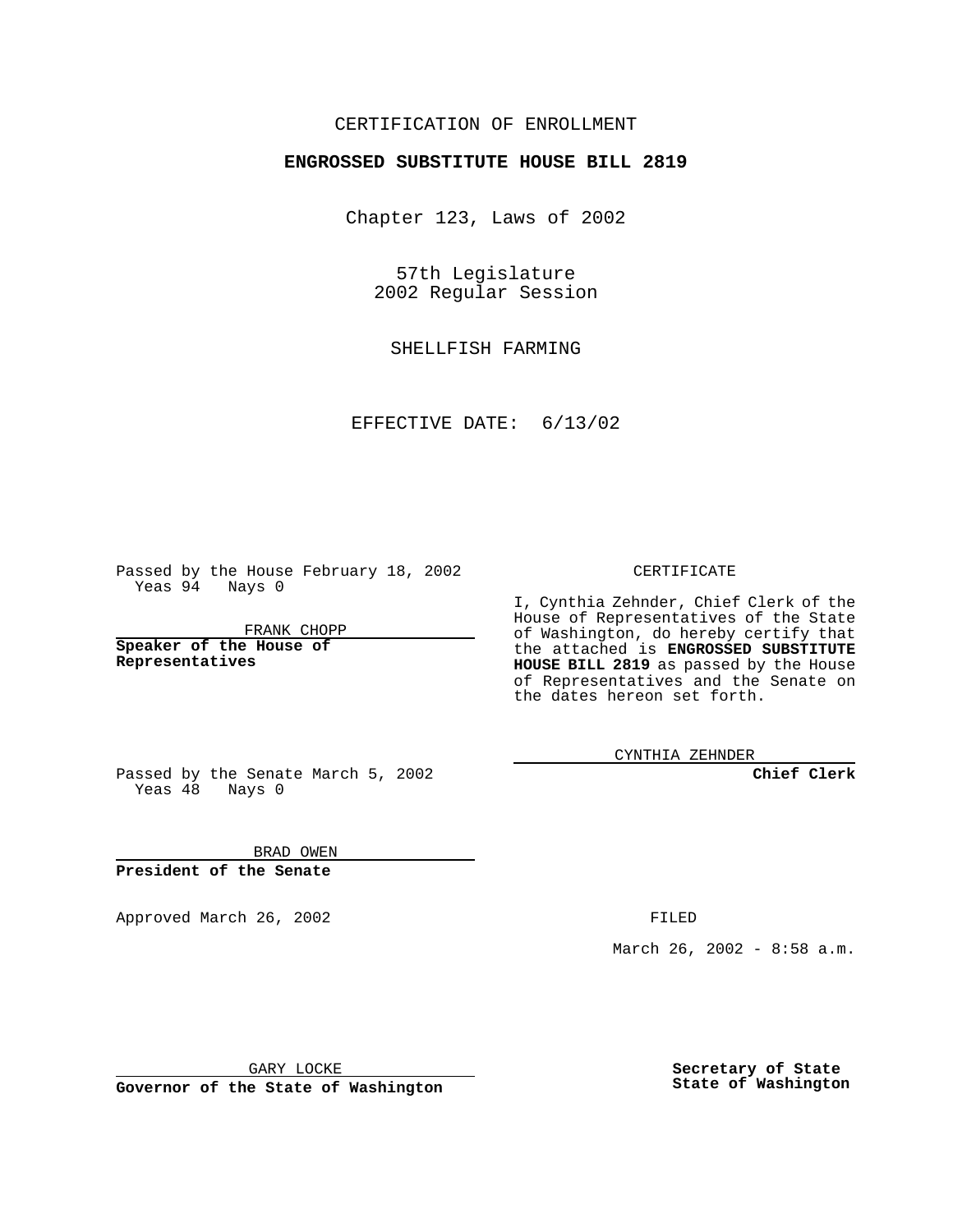## **ENGROSSED SUBSTITUTE HOUSE BILL 2819** \_\_\_\_\_\_\_\_\_\_\_\_\_\_\_\_\_\_\_\_\_\_\_\_\_\_\_\_\_\_\_\_\_\_\_\_\_\_\_\_\_\_\_\_\_\_\_

\_\_\_\_\_\_\_\_\_\_\_\_\_\_\_\_\_\_\_\_\_\_\_\_\_\_\_\_\_\_\_\_\_\_\_\_\_\_\_\_\_\_\_\_\_\_\_

Passed Legislature - 2002 Regular Session

## **State of Washington 57th Legislature 2002 Regular Session**

**By** House Committee on Natural Resources (originally sponsored by Representatives Doumit, Buck, Hatfield and Linville)

Read first time 02/06/2002. Referred to Committee on .

 AN ACT Relating to Bush act and Callow act lands; adding a new section to chapter 79.90 RCW; adding a new section to chapter 79.96 RCW; and creating a new section.

BE IT ENACTED BY THE LEGISLATURE OF THE STATE OF WASHINGTON:

 NEW SECTION. **Sec. 1.** The legislature declares that shellfish farming provides a consistent source of quality food, offers opportunities of new jobs, increases farm income stability, and improves balance of trade. The legislature also finds that many areas of the state of Washington are scientifically and biologically suitable for shellfish farming, and therefore the legislature has encouraged and promoted shellfish farming activities, programs, and development with the same status as other agricultural activities, programs, and development within the state. It being the policy of this state to encourage the development and expansion of shellfish farming within the state and to promote the development of a diverse shellfish farming industry, the legislature finds that the uncertainty surrounding reversionary clauses contained in Bush act and Callow act deeds is interfering with this policy. The legislature finds that uncertainty of the grant of rights for the claim and other shellfish culture as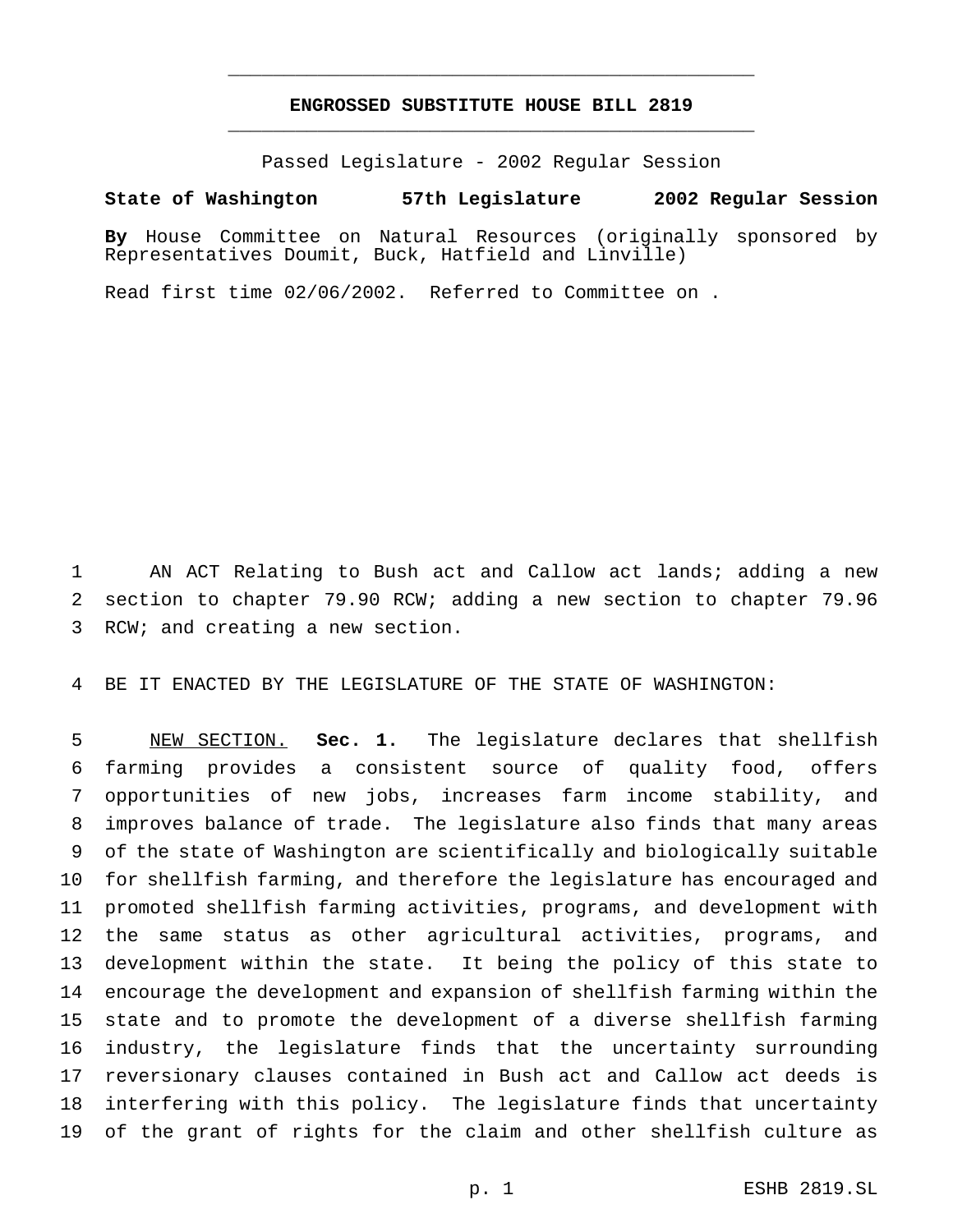contained in chapter 166, Laws of 1919 must be fully and finally resolved. It is not the intent of this act to impair any vested rights in shellfish cultivation or current shellfish aquaculture activities to which holders of Bush act and Callow act lands are entitled.

 NEW SECTION. **Sec. 2.** A new section is added to chapter 79.90 RCW to read as follows:

 (1) A person in possession of real property conveyed by the state of Washington pursuant to the authority of chapter 24, Laws of 1895 (Bush act) or chapter 25, Laws of 1895 (Callow act), wherein such lands are subject to a possibility of reversion, shall heretofore have and are granted the further right to use all of the property for the purpose of cultivating and propagating clams and any shellfish.

 (2) The rights granted under subsection (1) of this section do not include the right to use subtidal portions of Bush act and Callow act lands for the harvest and cultivation of any species of shellfish that had not commenced prior to December 31, 2001.

 (3) For the purposes of this section, harvest and cultivation of any species of shellfish shall not be deemed to have commenced unless the subtidal portions of the land had been planted with that species of shellfish prior to December 31, 2001.

 (4) No vested rights in shellfish cultivation may be impaired by any of the provisions of this act, nor is anything other than what is stated in subsection (2) of this section intended to grant any further rights in the subtidal lands than what was originally included under the intent of the Bush and Callow acts.

 NEW SECTION. **Sec. 3.** A new section is added to chapter 79.96 RCW to read as follows:

 Beds of navigable waters held under contract or deed from the state of Washington upon which a private party is harvesting or cultivating geoduck shall be surveyed by the private party and a record of survey filed in compliance with chapter 58.09 RCW prior to harvest. Property corners will be placed in sufficient quantity and location to aid in relocation of the oyster tract lines occurring or extending below extreme low tide. Buoys on anchors must be placed intervisibly along and at angle points on any ownership boundaries that extend below extreme low tide, for the harvest term. The survey of privately owned beds of navigable waters will be established on the Washington